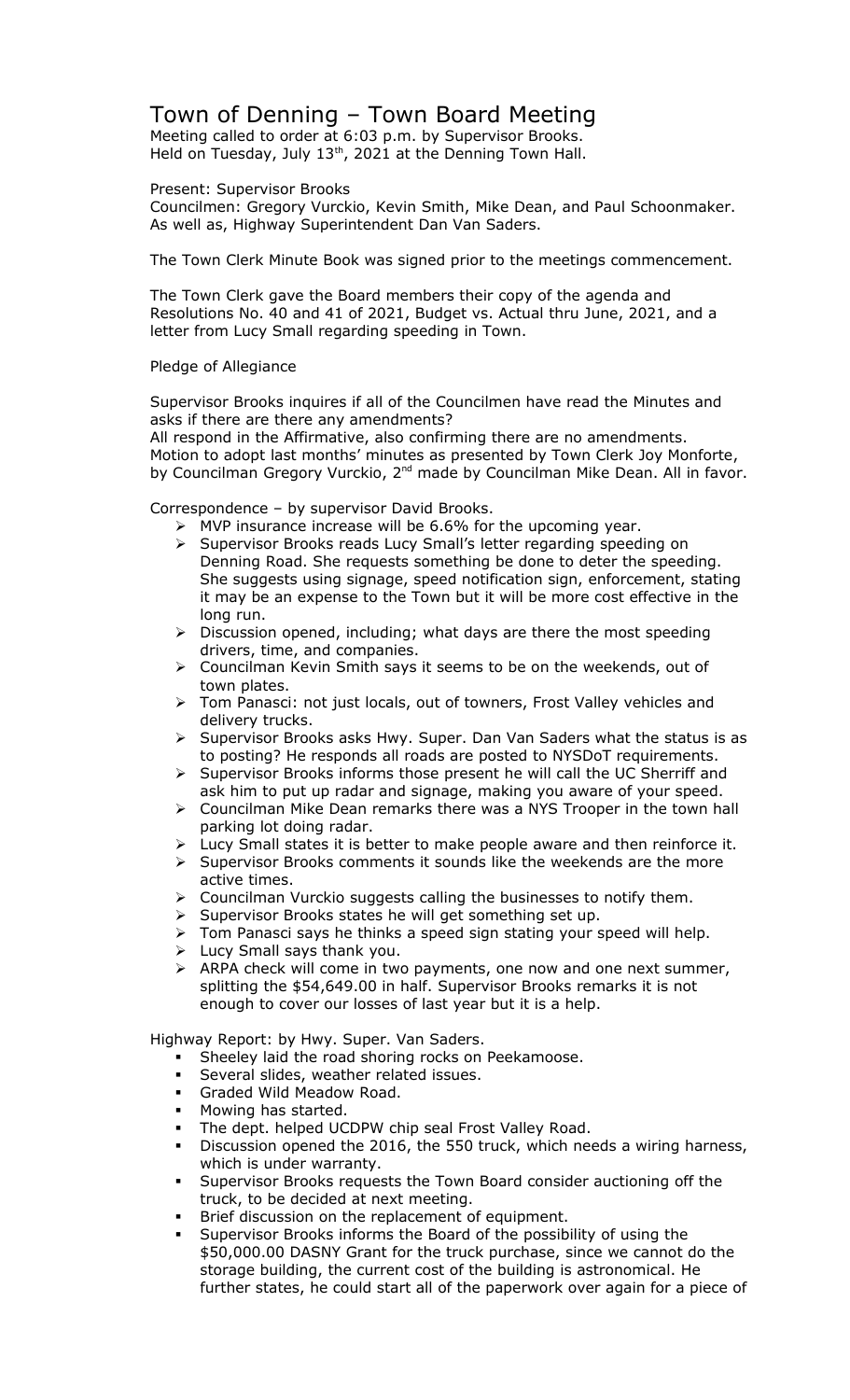equipment, he then asks Hwy. Super. Van Saders what piece of equipment would be his preference?

- Hwy. super. Van Saders replies the 550 truck, as we use it, every day, during the winter.
- Councilman Paul Schoonmaker inquires as to the status of the tractor?
- Hwy. Super. Van Saders responds there are some issues.
- Supervisor Brooks comments it was not new when we purchased it seven years ago.
- Councilman Vurckio inquires if Ulster County will chip seal or stripe Peekamoose Road this year? Hwy. Sper. Van Saders replies they will stripe it, and seal it next year.
- Councilman Mike Dean asks about the paving the end of Denning Road?
- Hwy. Super. Van Saders responds yes, it will be paved, as per the 284 Agreement.

Planning Board Report - by Liaison Councilman Kevin Smith

 Lot line adjustment between Sue Cook and Frost Valley, the deeds will reflect the line now going through the middle of an abandoned road, per a mutual agreement.

Highway Pre-Pay Vouchers presented by Hwy. Super. Van Saders. (See Warrant #7 Pre-Pay, vouchers #21-25) Healthcare Reimbursement Acct. DA9060.8 \$ 2,500.00. MVP Healthcare, Inc. DA9060.8 \$11,579.23. Trust & Agency Acct. A9030.8 \$826.25, \$ 838.44, \$804.42.

Highway Vouchers presented by Hwy. Super. Van Saders. (See Warrant #7, vouchers #98-105) Advance Auto Parts DA5130.4 \$ 453.86. Arkel Motors Inc. DA5130.4 \$ 447.20. Bottini Fuel Corp. DA5110.4 \$756.28. Buddenhagen's Ford Inc. DA5130.4 \$450.45, \$1,026.28. Callanan DA5110.4 \$3,140.76. Case Tire Service Inc. DA \$295.80. Dexter & Samuels DA5140.4 \$305.99. Fleet Pride DA5130.4 \$371.25. Kimball Midwest DA5130.4 \$361.69. Geo. W. Kinsman, Inc. DA5130.4 \$204.00. North East Parts Group, LLC DA5130.4 \$626.88. Mombaccus Excavating Inc. DA5110.4 \$1,324.26. Town of Neversink DA5110.4 \$1,171.07. Schaefer Enterprises of Deposit, Inc. DA5110.4 \$9,966.32. Sheeley Oil Excavating Inc. DA5110.4 \$6,600.00. Woods Repair DA5130.4 \$12.00.

General Pre-Pay Vouchers presented by Supervisor Brooks. (See Warrant #7PP, vouchers #42-54) Central Hudson A8160.4 \$37.43, A1620.4 \$141.89, A5132.4 \$307.45. Daniel Pierce Library A1010.4 \$45.00. Jonathan Follender A9060.8 \$311.80. Healthcare Reimbursement Acct. A9060.8 \$2,500.00. MVP Health Care DA9060.8 \$7,692.20. TWC A1620.4 \$185.31, A5132.4 \$ 143.44. Trust & Agency Acct. DA9030.8 \$263.23, \$750.16, \$317.48, \$ 263.23. U.S. Treasury, Dept. Of Treasury A9060.8 \$34.58.

General Vouchers, presented by Supervisor Brooks. (See Warrant #7, vouchers 91-103) Bottini Fuel Corp. A5132.4 \$496.05. Central Hudson A5182.4 \$133.93. Jonathan Follender A9060.8 \$ 311.80. Gnome Home Inc. A1355.4 \$120.00. International Code Council A3620.4 \$145.00. Joy Monforte A1410.4 \$53.75. MVP A9060.8 \$30.00. Spectrum A5132.4 \$143.12. VEO A5132.4 \$2,250.00.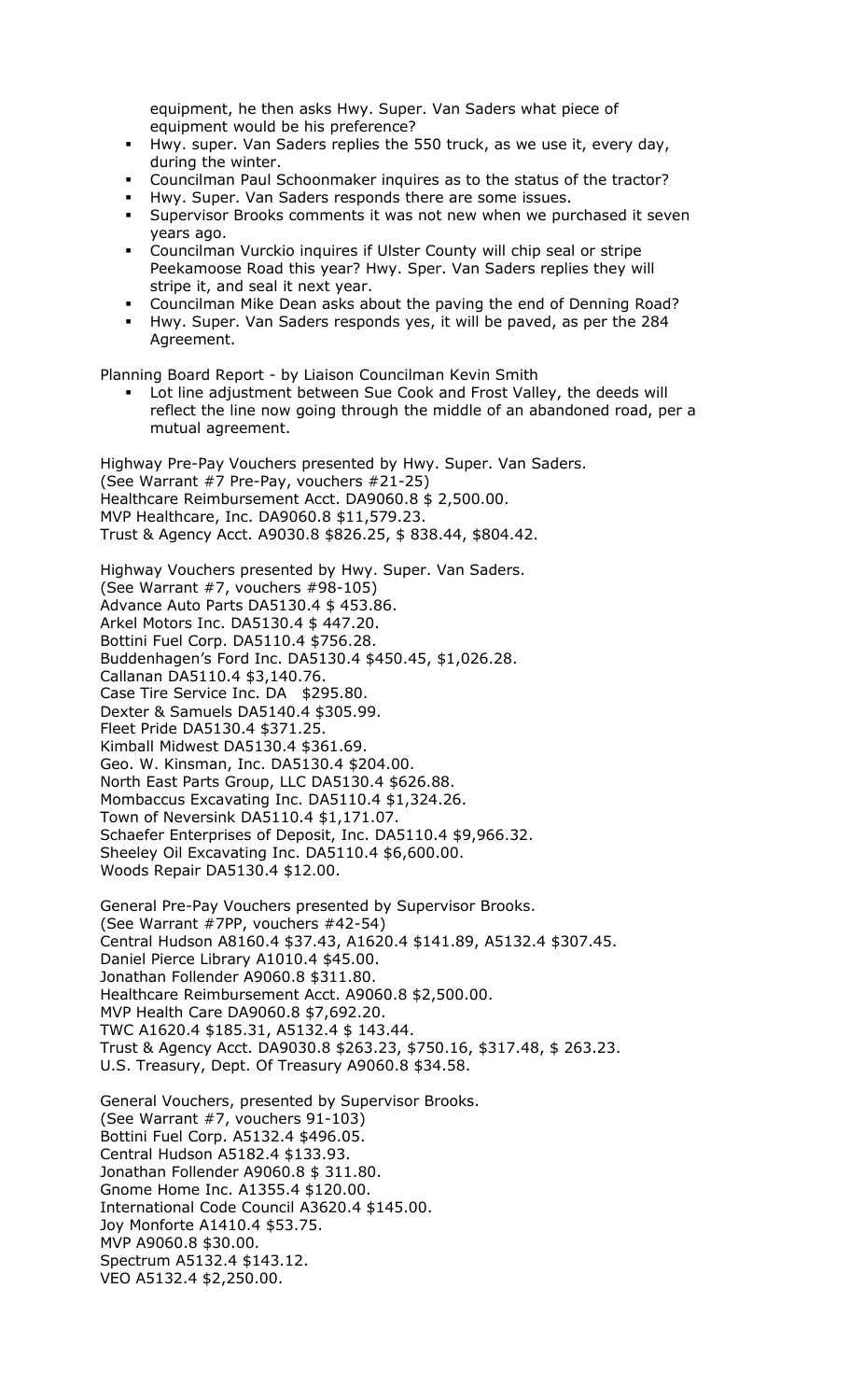Karl von Hassel A3620.4 \$412.00. UCRRA A8160.4 \$3,047.71. NYSTCA AA1410.4 \$75.00.

Supervisor Brooks inquires if the Councilman are satisfied with the audit of the vouchers? The Councilmen respond in the affirmative. Resolution No. 40 of 2021

**WHEREAS** New York State General Municipal Law Sections 103 and 104-4 permit the pre-audit function of vouchers, as a form of internal controls in the checking of claims and supporting documentation. And

**WHEREAS** the Sections 118 and 119 of New York State Municipal Law also authorize the auditing authority to approve of Said vouchers. AND

**WHEREAS** the Office of the New York State Comptroller Division of Local Governments and Accountability: Budgets and Finances also approves of this method.

**NOW THEREFORE BE IT RESOLVED** that the Town of Denning Town Board **HEREBY** approves of and authorizes payment of the following Warrants:

Highway Fund Warrant No. 7 Prep Pay Vouchers #21-25. Highway Vouchers Warrant No. 7, Vouchers #98-105. General Fund Pre-Pay Warrant No.7 Vouchers #42-54. General Fund Warrant No.7 Vouchers #91-103. Capital Fund Sewage Disposal Vouchers Warrant No. 7 – None.

**Whereupon**, the Resolution was put to a vote, and recorded as follows: Motion to adopt and approve by Councilman Gregory Vurckio, 2<sup>nd</sup> by Councilman Kevin Smith. Roll Call Vote: Councilman Mike Dean AYE Councilman Paul Schoonmaker AYE Councilman Kevin Smith AYE Councilman Gregory Vurckio AYE Supervisor David Brooks AYE Motion carried following a unanimous roll call vote.

Resolution No. 41 of 2021

**WHEREAS** New York State Town Law section 27 authorizes the Town Board to determine the salaries of town officers and employees, and

**WHEREAS** New York State Public Officers Law section 9 provides for the designation of order in which two or more appointed deputies may act, and

**WHEREAS**, under Civil Service Law §41 Deputies of principal executives fall within the exempt class of civil service only when they are authorized by law to act generally for and in place of their principals; and

**WHEREAS** Public Officers Law section 10 and 25 require the taking of oath of office by all town officers,

**NOW, THEREFORE, BE IT**, **RESOLVED** that Nancy Parrow, be appointed as Third Deputy Town Clerk/Tax Collector and as Records Management Technician for the Town of Denning.

**NOW THEREFORE BE IT FURTHER RESOLVED** that the Deputies to the Town Clerk/Tax Collector be required to take and subscribe a constitutional Oath of Office to be filed with the Town Clerk as well as a Confidentiality Oath to be on file in the Office of the Town Clerk, with an Oath of Office to be filed in the Office of the Ulster County Clerk. and

**FURTHER,** an original Notification of Appointment of Deputy Town Clerk, with the Ulster County Clerk, as well as retaining a copy for the Towns records.

**Whereupon**, the Resolution was put to a vote, and recorded as follows: Motion to adopt and approve by Councilman Mike Dean, 2<sup>nd</sup> by Councilman Paul Schoonmaker. Roll Call Vote: Councilman Mike Dean AYE Councilman Paul Schoonmaker AYE Councilman Gregory Vurckio AYE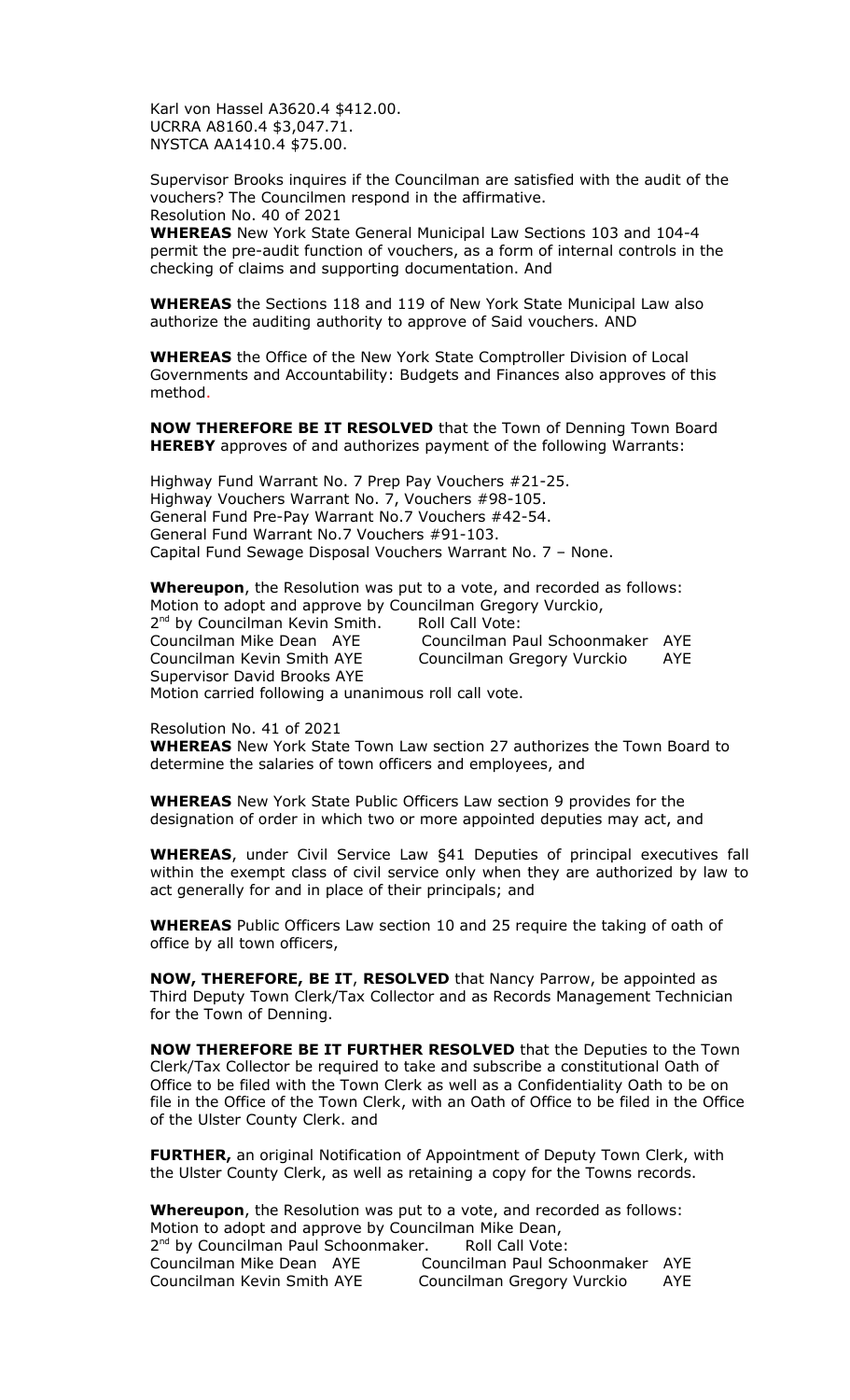Supervisor David Brooks AYE, Motion carried following a unanimous roll call vote.

Supervisor Comments:

- Supervisor Brooks informs the Board he is still trying to get the issues resolved with both the landowner and the NYCDEP for the sundown Stream Project.
- Supervisor Brooks comments he is very pleased with the Blue Hole, cars are parking where they are supposed to.
- Supervisor Brooks asks Nancy Parrow what she thinks, she says she agrees with him, the traffic is much better.
- Supervisor Brooks remarks there are two small garbage bears, with both have tagged ears, becoming an issue, there is no mother.
- Supervisor Brooks opens a discussion on the condition of the Sundown Bridge. Ulster County is now telling him it will be one next year.
- Supervisor Brooks says a temporary must be installed, he will not allow the County to close the bridge forcing emergency vehicles, school buses and everyone else to travel out of their way, by forty minutes or more.
- Councilman Vurckio ask when the initial funding had been approved, asking if it was in 2017?
- Supervisor Brooks says he recalls it being 2015 or 2016.
- Councilman Dean ask how long that bridge has been there? Discussion follows.

Supervisor Brooks calls for Councilmen Comments:

- Councilman Vurckio opens by saying the Blue Hole is now a heck of a lot better than in 2019. He informs the Board the CWT meeting was cancelled. The main topic of discussion is still the NYCDEP Land Acquisition Program.
- The Catskill Center and the National Science Institute support the Towns view, of transferring funds from LAP to stream side projects.
- Councilman Dean informs the Board that a member of the highway crew spoke to him about them getting a raise like Ulster County or the Town of Neversink, he asks what raise they got?
- Supervisor Brooks says they got three percent but the employees pay for part of their health insurance and all of their spouses. We gave them all new equipment, we pay for all of their health insurance, we always give them a raise in accordance with the Tax Cap. That is why we had to institute the \$25.00 transfer station fee to stay under the Tax Cap. He says he honestly tries to do the best he can for them, he doesn't know what other towns highway depts. make, and when you add salaries, overtime, shirts and benefit package, along with a truck for the deputy, which includes gas and maintenance. He will have figures for next meeting.

Supervisor Brooks call for Public Comment: There are no further comments.

Supervisor Brooks calls for any further comments or discussion. There is none. He the thanks the public for attending.

Supervisor Brooks requests a Motion to enter into Executive Session for a Personnel Matter, following the adjournment of the regularly scheduled Town Board meeting held on Tuesday, July 13<sup>th</sup>, 2021 at the Denning Town Hall.

Motion to enter into Executive Session by Councilman Mike Dean, 2<sup>nd</sup> by Councilman Gregory Vurckio, All in favor, Motion carried.

Next Town Board & Business Meeting: Tuesday, August  $10^{th}$ , 2021 at 6 pm at the Denning Town Hall.